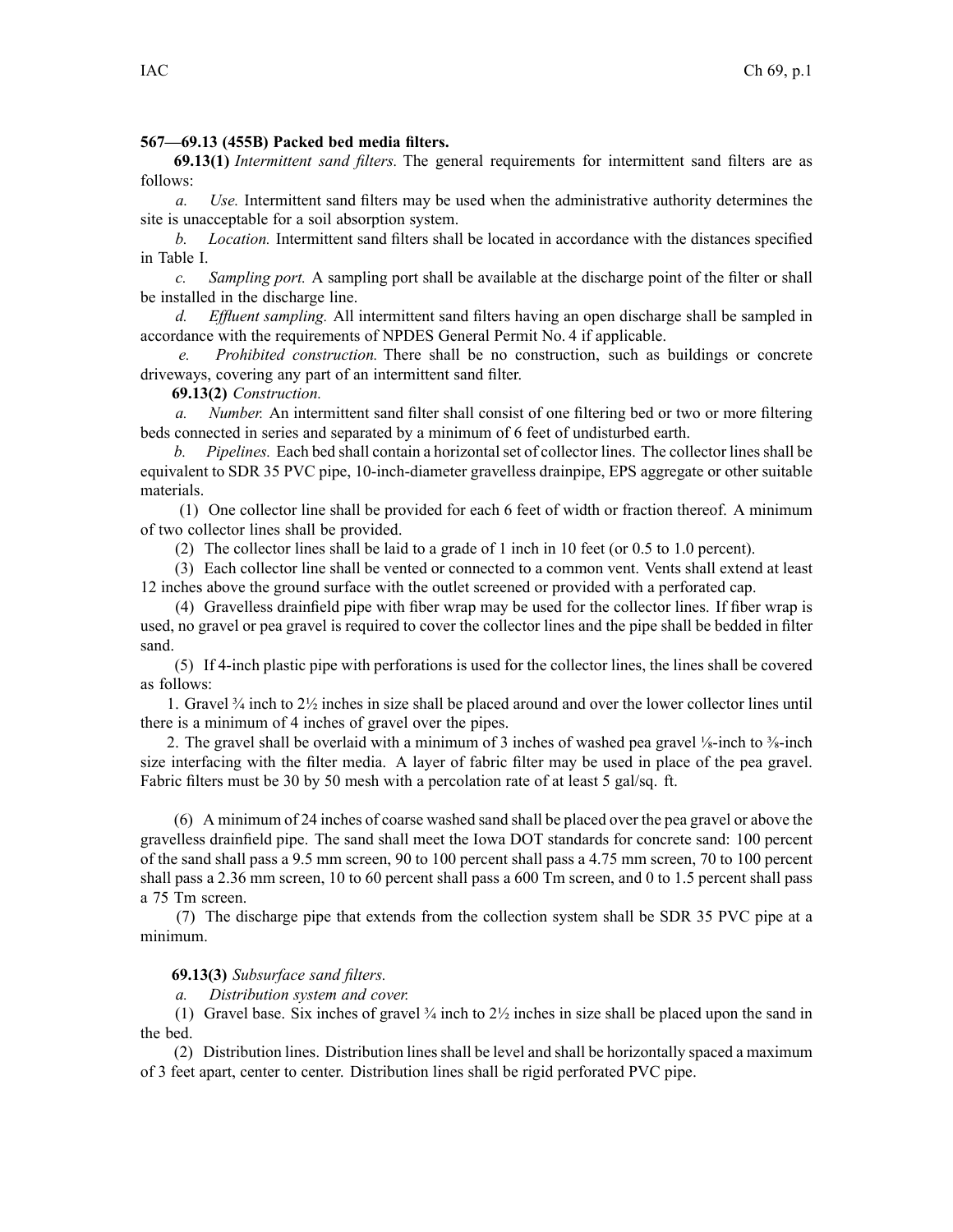(3) Venting. Venting shall be placed on the downstream end of the distribution lines, with each distribution line being vented or connected to <sup>a</sup> common vent. Vents shall extend at least 12 inches above the ground surface with the outlet screened or provided with <sup>a</sup> perforated cap.

(4) Gravel cover. Enough gravel shall be carefully placed to cover the distributors.

(5) Separation layer. A layer of material such as unbacked, rolled,  $3\frac{1}{2}$ -inch-thick fiberglass insulation, untreated building paper of 40- to 60-pound weight or synthetic drainage fabric shall be placed upon the top of the upper layer of gravel.

(6) Soil cover. A minimum of 12 inches of soil backfill shall be provided over the beds.

(7) Distribution boxes. A distribution box shall be provided for each filter bed where gravity distribution is used. The distribution boxes shall be placed upon undisturbed earth outside the filter bed. Separate watertight lines shall be provided leading from the distribution boxes to each of the distributor lines in the beds.

(8) As an alternative to gravel and rigid PVC pipe, EPS aggregate may be used for the distribution system. The EPS aggregate shall cover the entire surface of the sand filter, and <sup>a</sup> 3-foot separation between distribution pipes shall be maintained.

(9) Pressure distribution. Pressure dosing is recommended to improve effluent distribution across the surface of the filter. Pressure distribution systems may use conventional rock and PVC pipe, chambers with small-diameter pipe, or EPS aggregate with small-diameter pipe.

## *b. Sizing of subsurface sand filters.*

(1) Gravity flow. For residential systems, subsurface sand filters shall be sized at <sup>a</sup> rate of 240 square feet of surface area per bedroom.

(2) Siphon-dosed. For residential systems, subsurface sand filters dosed by <sup>a</sup> dosing siphon shall be sized at <sup>a</sup> rate of 180 square feet of surface area per bedroom.

(3) Pressure-dosed. For residential systems, subsurface sand filters dosed by <sup>a</sup> pump shall be sized at <sup>a</sup> rate of 150 square feet of surface area per bedroom.

(4) Nonhousehold. Effluent application rates for commercial systems treating domestic waste shall not exceed the following:

1. 1.0 gallon/square feet/day for single bed sand filters.

2. The total surface area for any subsurface sand filter system shall not be less than 200 square feet.

## **69.13(4)** *Free access sand filters.*

*a. Pretreatment required.* These systems must be preceded by <sup>a</sup> secondary treatment system discharging <sup>a</sup> treated effluent with BOD and TSS values less than 30 mg/L.

*b. Description.* Media characteristics and underdrain systems for free access filters are similar to those for subsurface filters. Dosing of the filter should provide uniform distribution across the entire surface of the bed. Dosing frequency is usually greater than four times per day. For coarser media (greater than 0.5 mm), <sup>a</sup> dosing frequency greater than six times per day is desirable. Higher acceptable loadings on these filters as compared to subsurface filters relate primarily to the accessibility of the filter surface for maintenance. Gravel is not used on top of the sand media, and the distribution pipes are exposed above the surface.

*c. Distribution.* Distribution to the filter may be by perforated pipe laid on the surface, by pipelines discharging to splash plates located at the center or corners of the filter, or by spray distributors. Care must be taken to ensure that lines discharging directly to the filter surface do not erode the sand surface. The use of curbs around the splash plates or large stones placed around the periphery of the plates will reduce the scour. A layer of washed pea gravel placed over the filter media may also be employed to avoid surface erosion. This practice will create maintenance difficulties, however, when it is time to rake or remove <sup>a</sup> portion of the media surface.

*d. Covers.* Free access filters shall be covered to protect against severe weather conditions and to avoid encroachment of weeds or animals. The cover also serves to reduce odors. Covers may be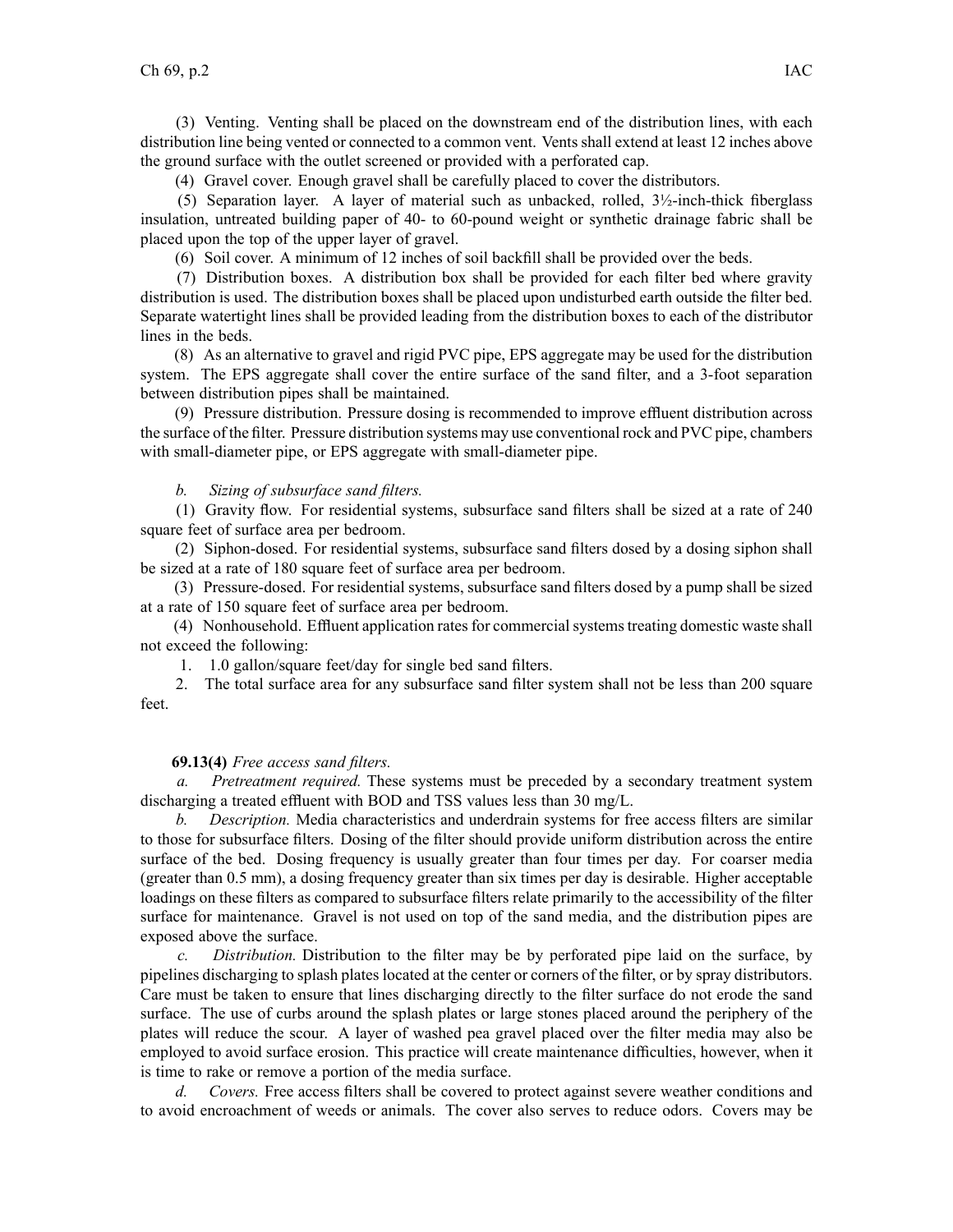constructed of treated wooden planks, galvanized metal, or other suitable material. Screens or hardware cloth mounted on wooden frames may also serve to protect filter surfaces. Where weather conditions dictate, covers should be insulated. A space of 12 to 24 inches should be allowed between the insulated cover and sand surface. Free access filters may not be buried by soil or sod.

*e. Loading.* The hydraulic loading for free access sand filters shall be 5.0 gpd/sq. ft.

**69.13(5)** *Dosing.* Dosing for sand filters is strongly advised. Without dosing, the entire area of the sand filter is never effectively used. Dosing not only improves treatment effectiveness but also decreases the chance of premature failure.

*a. Pumps.* A pump shall be installed when adequate elevation is not available for the system to operate by gravity.

(1) The pump shall be of corrosion-resistant material.

(2) The pump shall be installed in <sup>a</sup> watertight pit.

(3) The dosing system shall be designed to flood the entire filter during the dosing cycle. A dosing frequency of greater than two times per day is recommended.

(4) A high water alarm shall be installed.

*b. Dosing siphons.* When <sup>a</sup> dosing siphon is used where elevations permit, such siphon shall be installed as follows:

(1) Dosing siphons shall be installed between the septic tank and the sand filter bed.

(2) Dosing siphons shall be installed with strict adherence to the manufacturer's instructions.

*c. Dosing tanks.* The dosing tank shall be of such size that the siphon will distribute effluent over the entire filter during the dosing cycle. Smaller, more frequent doses are recommended.

*d. Effluent sampling.* A sampling por<sup>t</sup> shall be available at the discharge point of the filter or shall be installed in the discharge line. All free access sand filters having an open discharge shall be sampled in accordance with the requirements of NPDES General Permit No. 4 if applicable.

**69.13(6)** *Peat moss biofilter systems.* General requirements for individual pea<sup>t</sup> moss biofilter systems are as follows:

*a. Use.* Peat moss biofilter systems may be used when the administrative authority determines the site is unacceptable for <sup>a</sup> soil absorption system.

*b. Certification.* All pea<sup>t</sup> moss biofilter systems shall be certified by an ANSI-accredited third-party certifier to meet National Sanitation Foundation Standard 40, Class I, including appendices (March 2008), or equivalent testing as determined by the department.

*c. Installation and operation.* All pea<sup>t</sup> moss biofilter systems shall be preceded by <sup>a</sup> septic tank and installed, operated and maintained in accordance with the manufacturer's instructions and the requirements of the administrative authority. The septic tank shall be sized as specified in paragraph 69.8(2)*"a"* or larger if recommended by the manufacturer. Sizing of the system should be based on the manufacturer's specifications.

*d. Maintenance contract.* A maintenance contract for the proper monitoring and servicing of the entire treatment system shall be established between the owner and <sup>a</sup> certified technician for the life of the system. All monitoring and servicing shall be performed by <sup>a</sup> manufacturer's certified technician or person demonstrating knowledge of the system in accordance with the manufacturer's standards. Manufacturers are responsible for ensuring that an adequate number of maintenance providers are available to service all pea<sup>t</sup> moss biofilters at the specified intervals. Maintenance contracts and responsibility waivers shall be recorded with the county recorder and in the abstract of title for the premises on which the system is installed. The maintenance provider shall perform the required maintenance and reporting to the owner and to the administrative authority. The maintenance provider shall also repor<sup>t</sup> any discontinuance of maintenance of the pea<sup>t</sup> moss biofilter system to the administrative authority. Peat moss biofilter systems shall be inspected annually by the maintenance provider. A copy of the maintenance contract shall be on file in the office of the administrative authority.